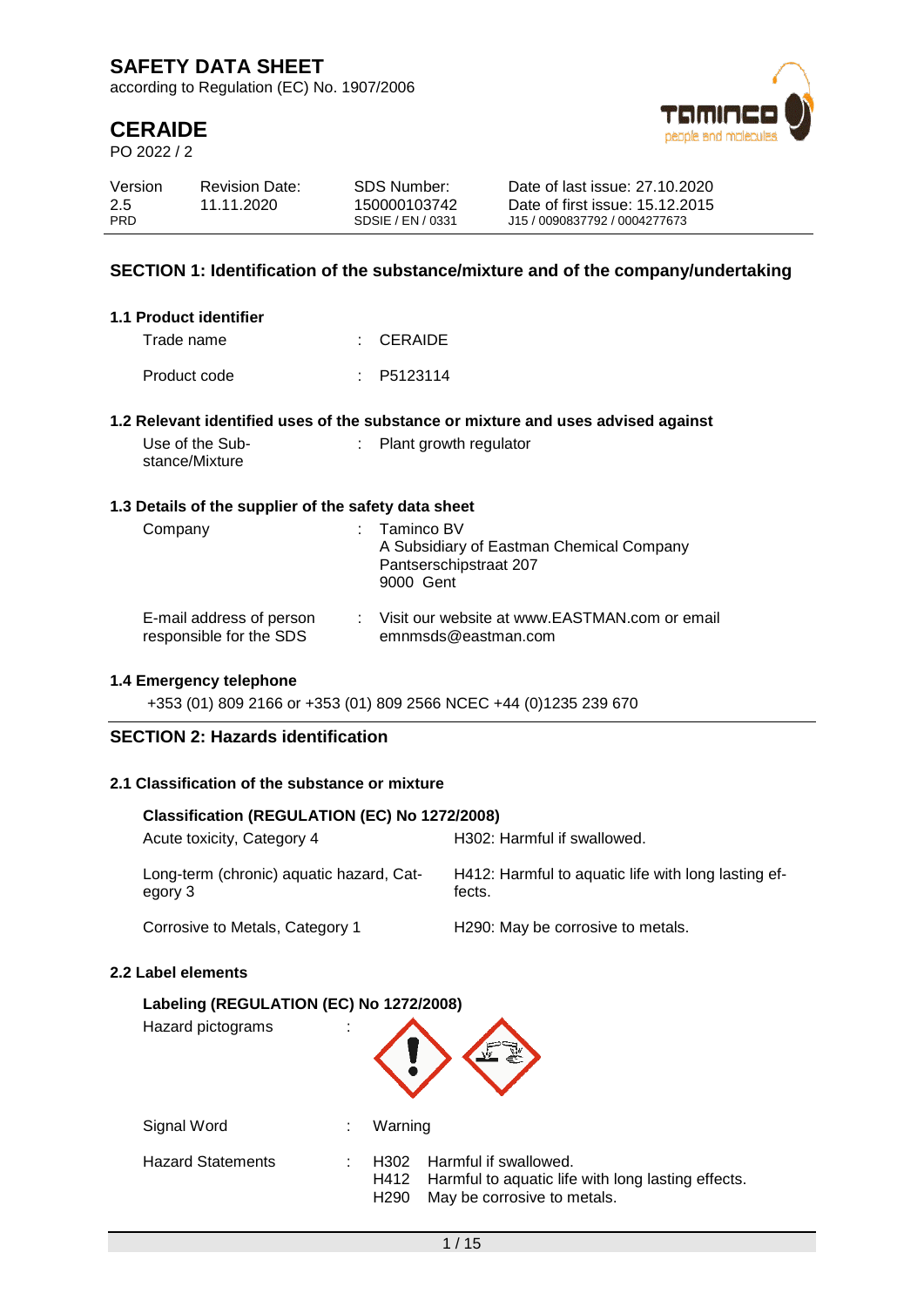according to Regulation (EC) No. 1907/2006

# **CERAIDE**

PO 2022 / 2



| Version<br>$2.5^{\circ}$<br><b>PRD</b> | <b>Revision Date:</b><br>11.11.2020      | <b>SDS Number:</b><br>150000103742<br>SDSIE / EN / 0331 | Date of last issue: 27,10,2020<br>Date of first issue: 15.12.2015<br>J15 / 0090837792 / 0004277673                                        |
|----------------------------------------|------------------------------------------|---------------------------------------------------------|-------------------------------------------------------------------------------------------------------------------------------------------|
|                                        |                                          |                                                         |                                                                                                                                           |
|                                        | Supplemental Hazard<br><b>Statements</b> | EUH401<br>÷                                             | To avoid risks to human health and the<br>environment, comply with the instructions for use.                                              |
|                                        |                                          | SP <sub>1</sub><br>its container                        | Do not contaminate water with the product or                                                                                              |
|                                        | <b>Precautionary Statements</b>          | Response:                                               |                                                                                                                                           |
|                                        |                                          | P390                                                    | P301 + P312 IF SWALLOWED: Call a POISON CENTER or<br>doctor/ physician if you feel unwell.<br>Absorb spillage to prevent material damage. |
|                                        |                                          | Disposal:                                               |                                                                                                                                           |
|                                        |                                          | P501<br>disposal plant.                                 | Dispose of contents/container to an approved waste                                                                                        |

#### **Hazardous ingredients which must be listed on the label:**

Chloromequat chloride

#### **2.3 Other hazards**

This substance/mixture contains no components considered to be either persistent, bioaccumulative and toxic (PBT), or very persistent and very bioaccumulative (vPvB) at levels of 0.1% or higher.

### **SECTION 3: Composition/information on ingredients**

### **3.2 Mixtures**

#### **Components**

| Chemical name                     | CAS-No.<br>EC-No.<br>Index-No.<br><b>Registration number</b> | Classification                                                                               | Concentration<br>(% w/w) |
|-----------------------------------|--------------------------------------------------------------|----------------------------------------------------------------------------------------------|--------------------------|
| C6-12-(Alkyl)alcohol, ethoxylated | 68439-45-2                                                   | Acute Tox. 4; H302<br>Eye Dam. 1; H318                                                       | $>= 4 - 5 = 7$           |
| Chloromequat chloride             | 999-81-5<br>213-666-4<br>007-003-00-6                        | Met. Corr. 1; H290<br>Acute Tox. 4; H302<br>Acute Tox. 4; H312<br>Aquatic Chronic 3;<br>H412 | $>= 50 - 5 = 60$         |

For explanation of abbreviations see section 16.

## **SECTION 4: First aid measures**

#### **4.1 Description of first-aid measures**

If inhaled : Remove to fresh air.

If not breathing, give artificial respiration. If breathing is difficult, give oxygen.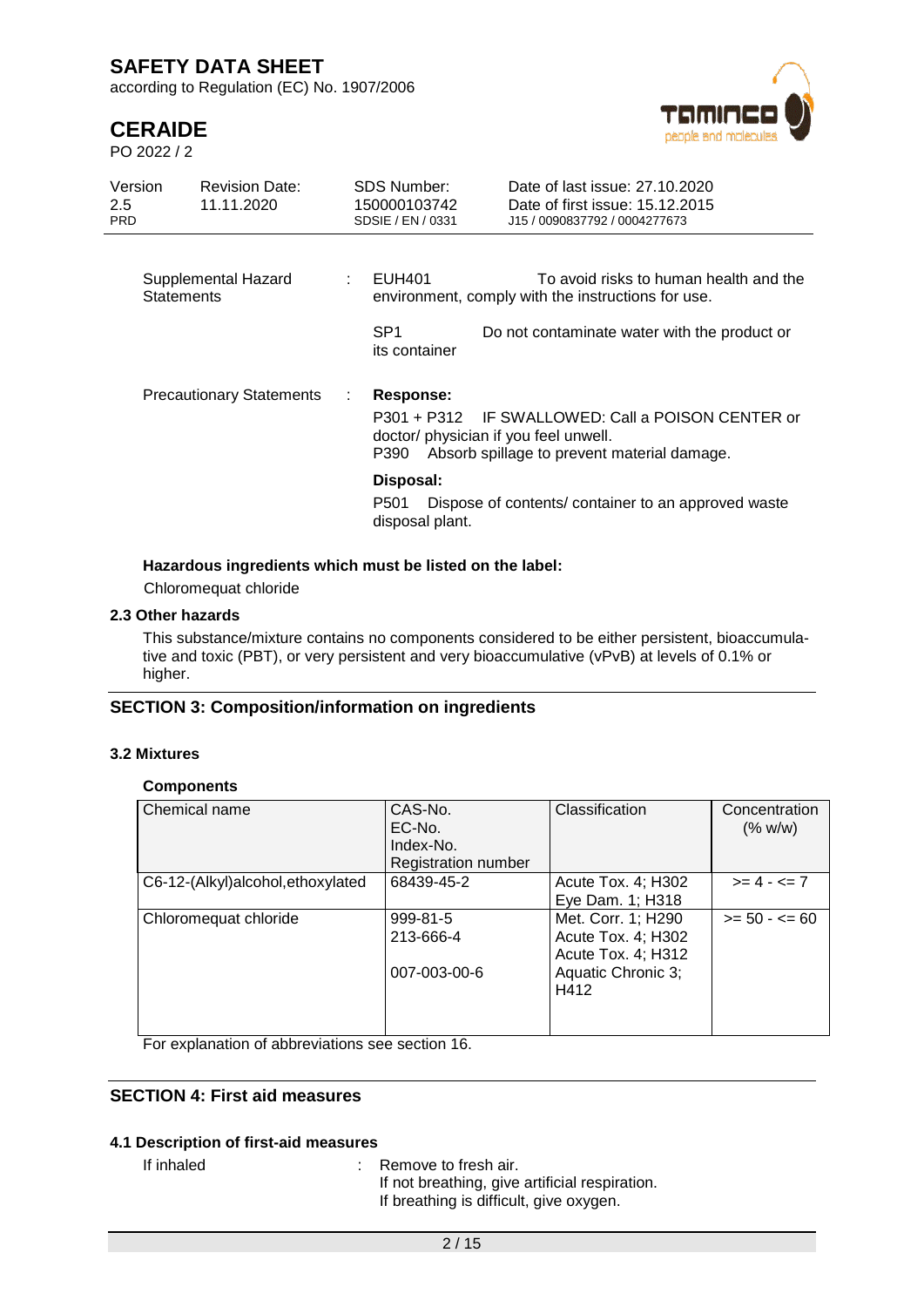according to Regulation (EC) No. 1907/2006

# **CERAIDE**

PO 2022 / 2



| Version<br>2.5<br><b>PRD</b> | <b>Revision Date:</b><br>11.11.2020                                                                                   |    | <b>SDS Number:</b><br>150000103742<br>SDSIE / EN / 0331                                                                                                                               | Date of last issue: 27.10.2020<br>Date of first issue: 15.12.2015<br>J15 / 0090837792 / 0004277673                   |  |  |
|------------------------------|-----------------------------------------------------------------------------------------------------------------------|----|---------------------------------------------------------------------------------------------------------------------------------------------------------------------------------------|----------------------------------------------------------------------------------------------------------------------|--|--|
|                              |                                                                                                                       |    |                                                                                                                                                                                       | Get medical attention if symptoms occur.                                                                             |  |  |
| In case of skin contact      |                                                                                                                       |    | Wash off immediately with plenty of water for at least 15<br>minutes.<br>Take off all contaminated clothing immediately.<br>Get medical attention immediately if irritation persists. |                                                                                                                      |  |  |
|                              | In case of eye contact                                                                                                | t. |                                                                                                                                                                                       | Rinse immediately with plenty of water for at least 15 minutes.<br>Get medical attention if symptoms occur.          |  |  |
|                              | If swallowed                                                                                                          |    | Seek medical advice.                                                                                                                                                                  |                                                                                                                      |  |  |
|                              | 4.2 Most important symptoms and effects, both acute and delayed                                                       |    |                                                                                                                                                                                       |                                                                                                                      |  |  |
|                              | Symptoms                                                                                                              |    | sweating<br><b>Dizziness</b><br>Headache                                                                                                                                              |                                                                                                                      |  |  |
|                              | 4.3 Indication of any immediate medical attention and special treatment needed<br>Treatment<br>Treat symptomatically. |    |                                                                                                                                                                                       |                                                                                                                      |  |  |
|                              | <b>SECTION 5: Firefighting measures</b>                                                                               |    |                                                                                                                                                                                       |                                                                                                                      |  |  |
|                              | 5.1 Extinguishing media                                                                                               |    |                                                                                                                                                                                       |                                                                                                                      |  |  |
|                              | Suitable extinguishing media                                                                                          |    | Carbon dioxide (CO2)<br>Dry chemical<br>Water spray                                                                                                                                   |                                                                                                                      |  |  |
| media                        | Unsuitable extinguishing                                                                                              |    | fire.<br>Do NOT use water jet.                                                                                                                                                        | Do not use a solid water stream as it may scatter and spread                                                         |  |  |
|                              | 5.2 Special hazards arising from the substance or mixture                                                             |    |                                                                                                                                                                                       |                                                                                                                      |  |  |
|                              | Specific hazards during fire<br>fighting                                                                              |    | and vapours.                                                                                                                                                                          | Thermal decomposition can lead to release of irritating gases                                                        |  |  |
| ucts                         | Hazardous combustion prod-                                                                                            |    | Carbon monoxide<br>Nitrogen oxides (NOx)                                                                                                                                              |                                                                                                                      |  |  |
|                              | 5.3 Advice for firefighters                                                                                           |    |                                                                                                                                                                                       |                                                                                                                      |  |  |
|                              | Special protective equipment :<br>for fire-fighters                                                                   |    |                                                                                                                                                                                       | Wear an approved positive pressure self-contained breathing<br>apparatus in addition to standard fire fighting gear. |  |  |
|                              | Further information                                                                                                   |    | None known.                                                                                                                                                                           |                                                                                                                      |  |  |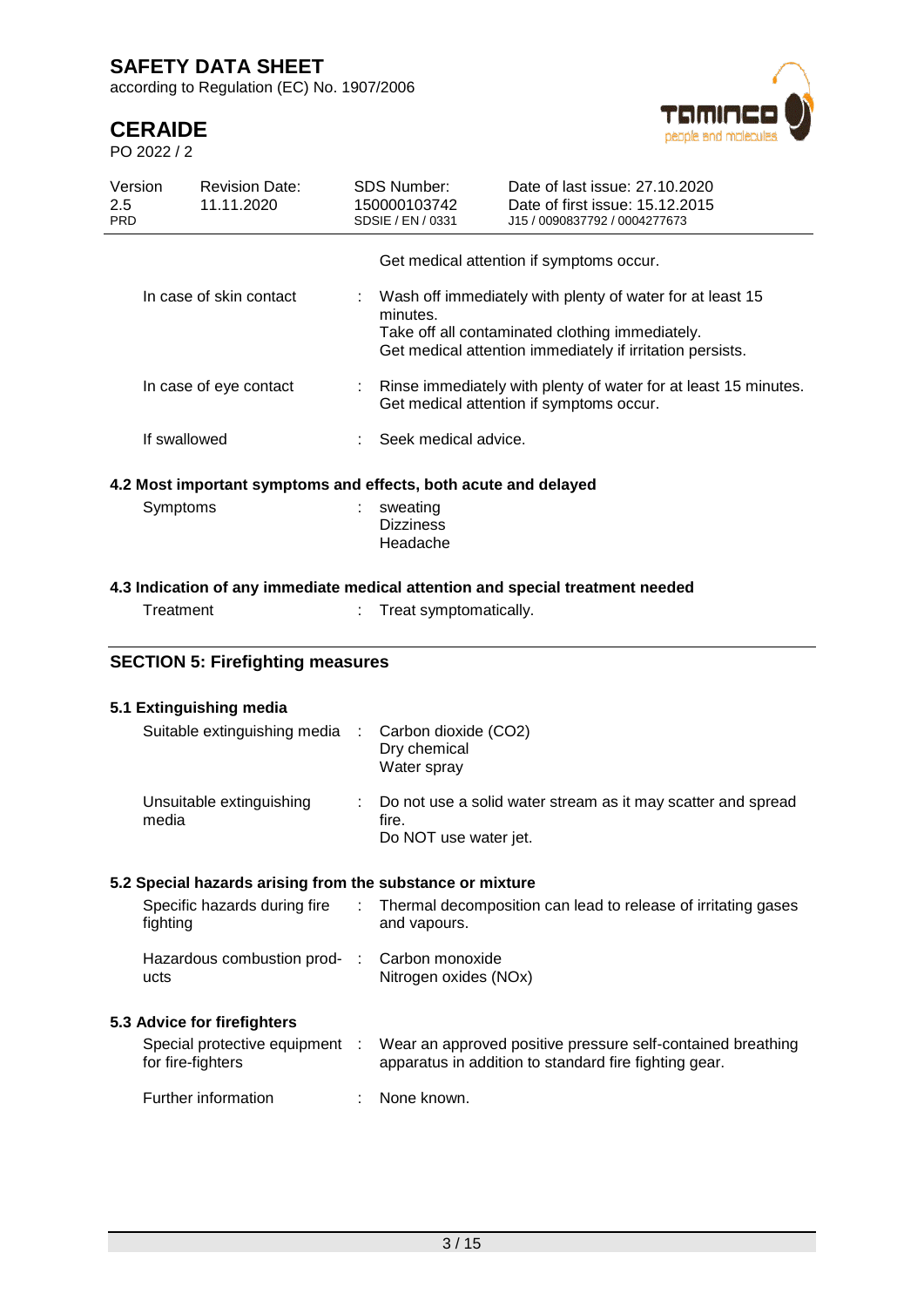according to Regulation (EC) No. 1907/2006

# **CERAIDE**

PO 2022 / 2



| Version           | <b>Revision Date:</b> | SDS Number:                       | Date of last issue: 27.10.2020                                   |
|-------------------|-----------------------|-----------------------------------|------------------------------------------------------------------|
| 2.5<br><b>PRD</b> | 11.11.2020            | 150000103742<br>SDSIE / EN / 0331 | Date of first issue: 15.12.2015<br>J15 / 0090837792 / 0004277673 |
|                   |                       |                                   |                                                                  |

### **SECTION 6: Accidental release measures**

#### **6.1 Personal precautions, protective equipment and emergency procedures**

| Personal precautions                                     | : Wear appropriate personal protective equipment.<br>Local authorities should be advised if significant spillages<br>cannot be contained.                                                                                                                                         |  |  |
|----------------------------------------------------------|-----------------------------------------------------------------------------------------------------------------------------------------------------------------------------------------------------------------------------------------------------------------------------------|--|--|
| <b>6.2 Environmental precautions</b>                     |                                                                                                                                                                                                                                                                                   |  |  |
| Environmental precautions                                | : Avoid release to the environment.                                                                                                                                                                                                                                               |  |  |
|                                                          | Do not contaminate water.                                                                                                                                                                                                                                                         |  |  |
| 6.3 Methods and material for containment and cleaning up |                                                                                                                                                                                                                                                                                   |  |  |
| Methods for cleaning up                                  | Sweep up or vacuum up spillage and collect in suitable con-<br>tainer for disposal.<br>Contain spillage, soak up with non-combustible absorbent<br>material, (e.g. sand, earth, diatomaceous earth, vermiculite)<br>and transfer to a container for disposal according to local / |  |  |

national regulations (see section 13).

#### **6.4 Reference to other sections**

For personal protection see section 8., For disposal considerations see section 13.

#### **SECTION 7: Handling and storage**

| 7.1 Precautions for safe handling                                       |                                                                                                     |
|-------------------------------------------------------------------------|-----------------------------------------------------------------------------------------------------|
| Advice on safe handling                                                 | : Avoid contact with skin, eyes and clothing.<br>Do not swallow.<br>Wash thoroughly after handling. |
| Advice on protection against : None known.<br>fire and explosion        |                                                                                                     |
| Hygiene measures                                                        | : Handle in accordance with good industrial hygiene and safety<br>practice.                         |
| 7.2 Conditions for safe storage, including any incompatibilities        |                                                                                                     |
| Requirements for storage : Keep tightly closed.<br>areas and containers |                                                                                                     |
| 7.3 Specific end use(s)                                                 |                                                                                                     |
| Specific use(s)                                                         | Plant growth regulator                                                                              |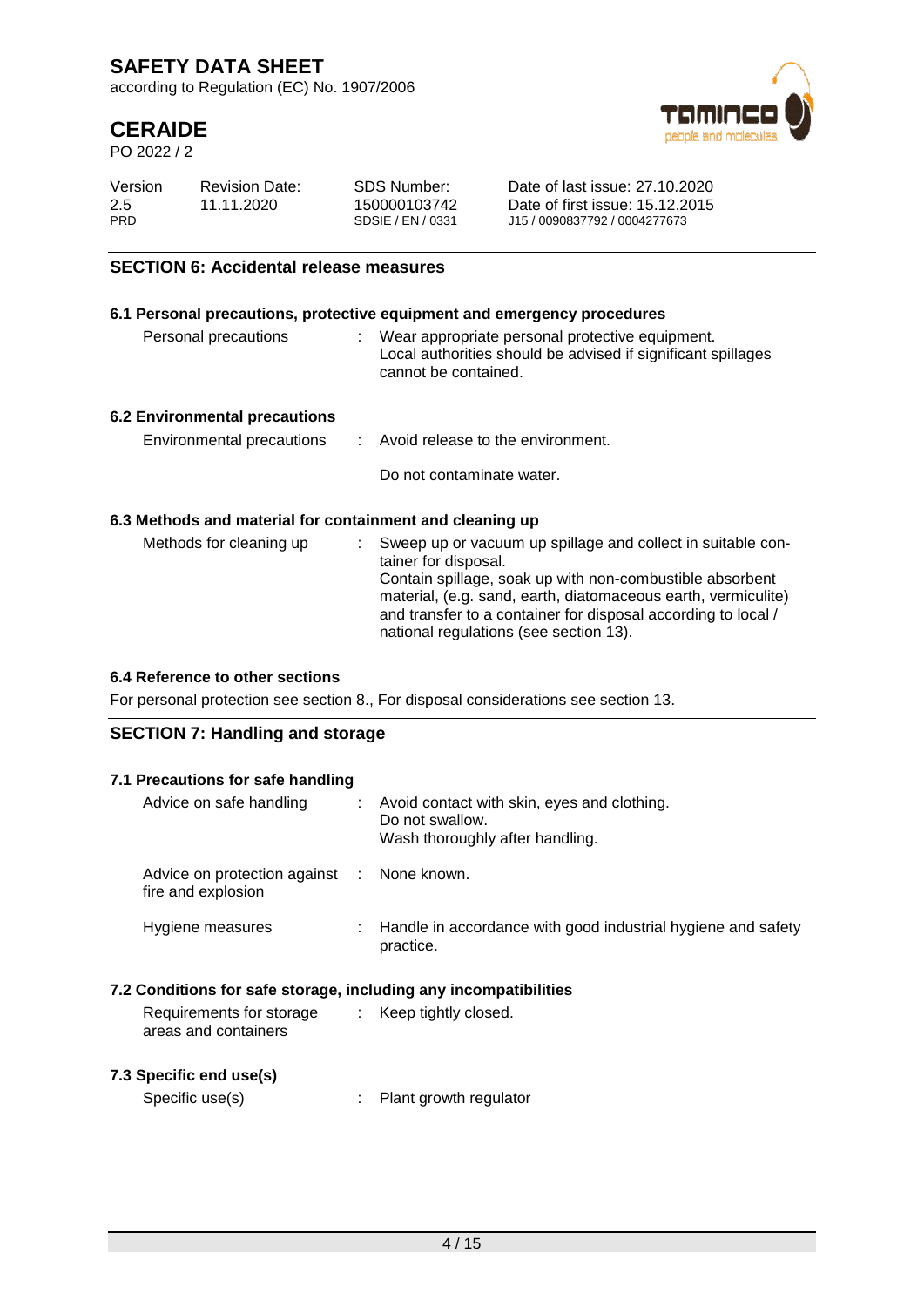according to Regulation (EC) No. 1907/2006

# **CERAIDE**

PO 2022 / 2



| Version | <b>Revision Date:</b> | SDS Number:       | Date of last issue: 27.10.2020  |
|---------|-----------------------|-------------------|---------------------------------|
| 2.5     | 11.11.2020            | 150000103742      | Date of first issue: 15.12.2015 |
| PRD     |                       | SDSIE / EN / 0331 | J15 / 0090837792 / 0004277673   |

### **SECTION 8: Exposure controls/personal protection**

#### **8.1 Control parameters**

Contains no substances with occupational exposure limit values.

#### **8.2 Exposure controls**

| Personal protective equipment |                                                                                                                                                                                                                                                        |
|-------------------------------|--------------------------------------------------------------------------------------------------------------------------------------------------------------------------------------------------------------------------------------------------------|
| Eye protection                | Safety glasses                                                                                                                                                                                                                                         |
| Hand protection               |                                                                                                                                                                                                                                                        |
| <b>Remarks</b>                | Neoprene gloves Rubber gloves The data about break<br>through time/strength of material are standard values! The<br>exact break through time/strength of material has to be ob-<br>tained from the producer of the protective glove.                   |
| Skin and body protection      | Complete suit protecting against chemicals                                                                                                                                                                                                             |
| Respiratory protection        | Use respiratory protection unless adequate local exhaust<br>ventilation is provided or exposure assessment demonstrates<br>that exposures are within recommended exposure guidelines.                                                                  |
| Protective measures           | : Remove respiratory and skin/eye protection only after vapors<br>have been cleared from the area.<br>Ensure that eye flushing systems and safety showers are<br>located close to the working place.<br>Use personal protective equipment as required. |

## **SECTION 9: Physical and chemical properties**

#### **9.1 Information on basic physical and chemical properties**

| Appearance                | t. | liquid                        |
|---------------------------|----|-------------------------------|
| Color                     | ÷  | gold                          |
| Odor                      |    | amine-like                    |
| <b>Odor Threshold</b>     |    | : not determined              |
| pH                        |    | $: 4 - 5.7$                   |
| Melting point/range       |    | : not determined              |
|                           |    | : $>100 °C$                   |
| Flash point               |    | : $>100 °C$                   |
| Evaporation rate          |    | not determined                |
| Flammability (solid, gas) | t. | The product is not flammable. |
|                           |    |                               |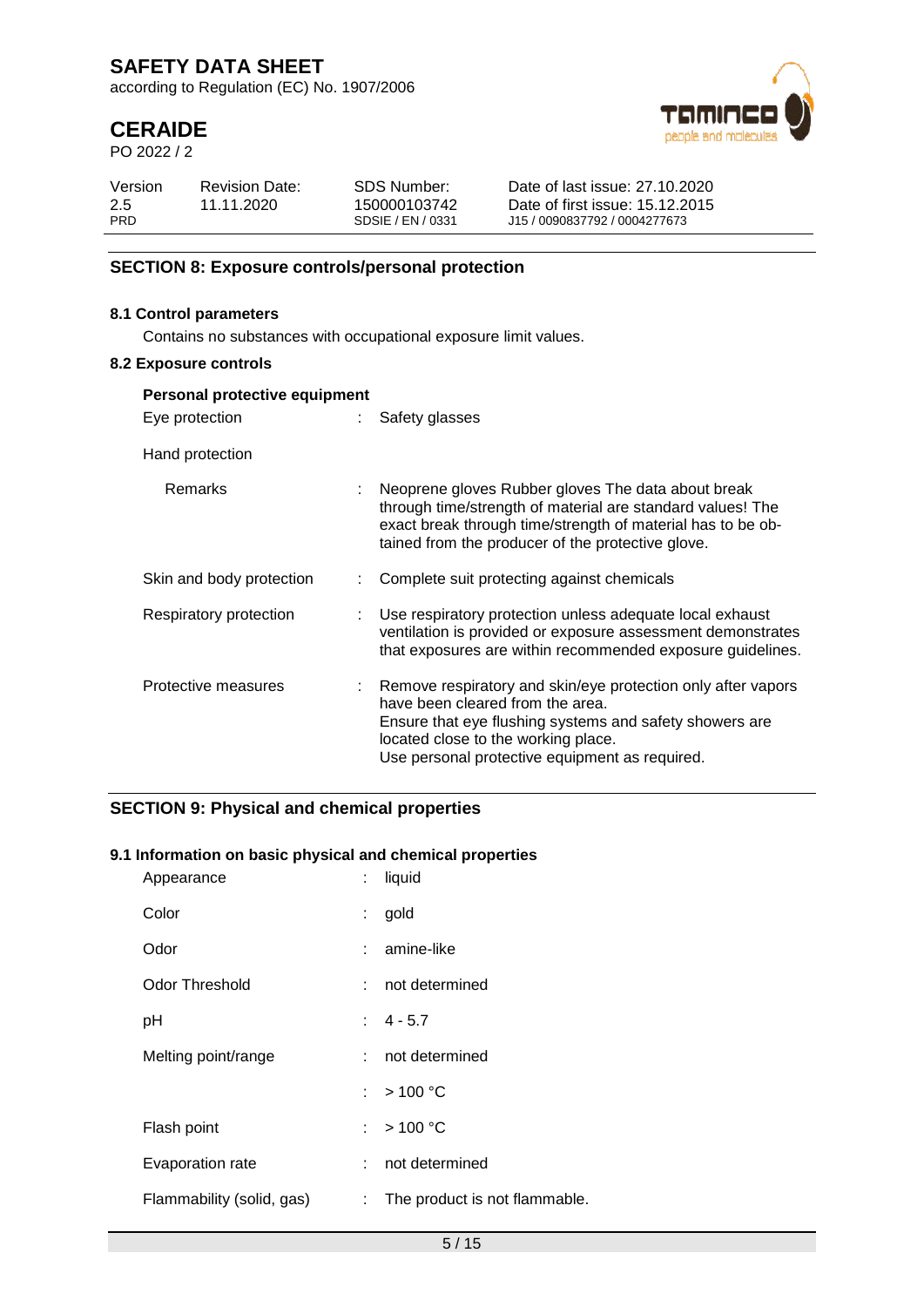according to Regulation (EC) No. 1907/2006

# **CERAIDE**

PO 2022 / 2



| Version<br>2.5<br>PRD | <b>Revision Date:</b><br>11.11.2020                                  |    | SDS Number:<br>150000103742<br>SDSIE / EN / 0331 | Date of last issue: 27.10.2020<br>Date of first issue: 15.12.2015<br>J15 / 0090837792 / 0004277673 |
|-----------------------|----------------------------------------------------------------------|----|--------------------------------------------------|----------------------------------------------------------------------------------------------------|
|                       | Upper explosion limit / Upper<br>flammability limit                  |    | : not determined                                 |                                                                                                    |
|                       | Lower explosion limit / Lower : not determined<br>flammability limit |    |                                                  |                                                                                                    |
|                       | Vapor pressure                                                       |    | < $0.00001$ hPa (20 °C)                          |                                                                                                    |
|                       | Relative vapor density                                               |    | not determined                                   |                                                                                                    |
|                       | Relative density                                                     |    | No data available                                |                                                                                                    |
|                       | Density                                                              |    | $1.13$ g/cm $3$                                  |                                                                                                    |
|                       | Solubility(ies)<br>Water solubility                                  | ÷  | $> 886$ g/l                                      |                                                                                                    |
|                       | Partition coefficient: n-<br>octanol/water                           |    | log Pow: -3                                      |                                                                                                    |
|                       | Autoignition temperature                                             |    | : $>350 °C$                                      |                                                                                                    |
|                       | Decomposition temperature                                            | ÷. | not determined                                   |                                                                                                    |
|                       | Viscosity<br>Viscosity, dynamic                                      |    | 42.6 mPa.s (20 °C)                               |                                                                                                    |
|                       | Viscosity, kinematic                                                 |    | not determined                                   |                                                                                                    |
|                       | <b>Explosive properties</b>                                          |    | Not explosive                                    |                                                                                                    |
|                       | Oxidizing properties                                                 |    | Not classified                                   |                                                                                                    |

### **9.2 Other information**

No data available

## **SECTION 10: Stability and reactivity**

#### **10.1 Reactivity**

None reasonably foreseeable.

### **10.2 Chemical stability**

Stable under normal conditions.

### **10.3 Possibility of hazardous reactions**

| Hazardous reactions<br>None known. |
|------------------------------------|
|                                    |

#### **10.4 Conditions to avoid**

Conditions to avoid : None known.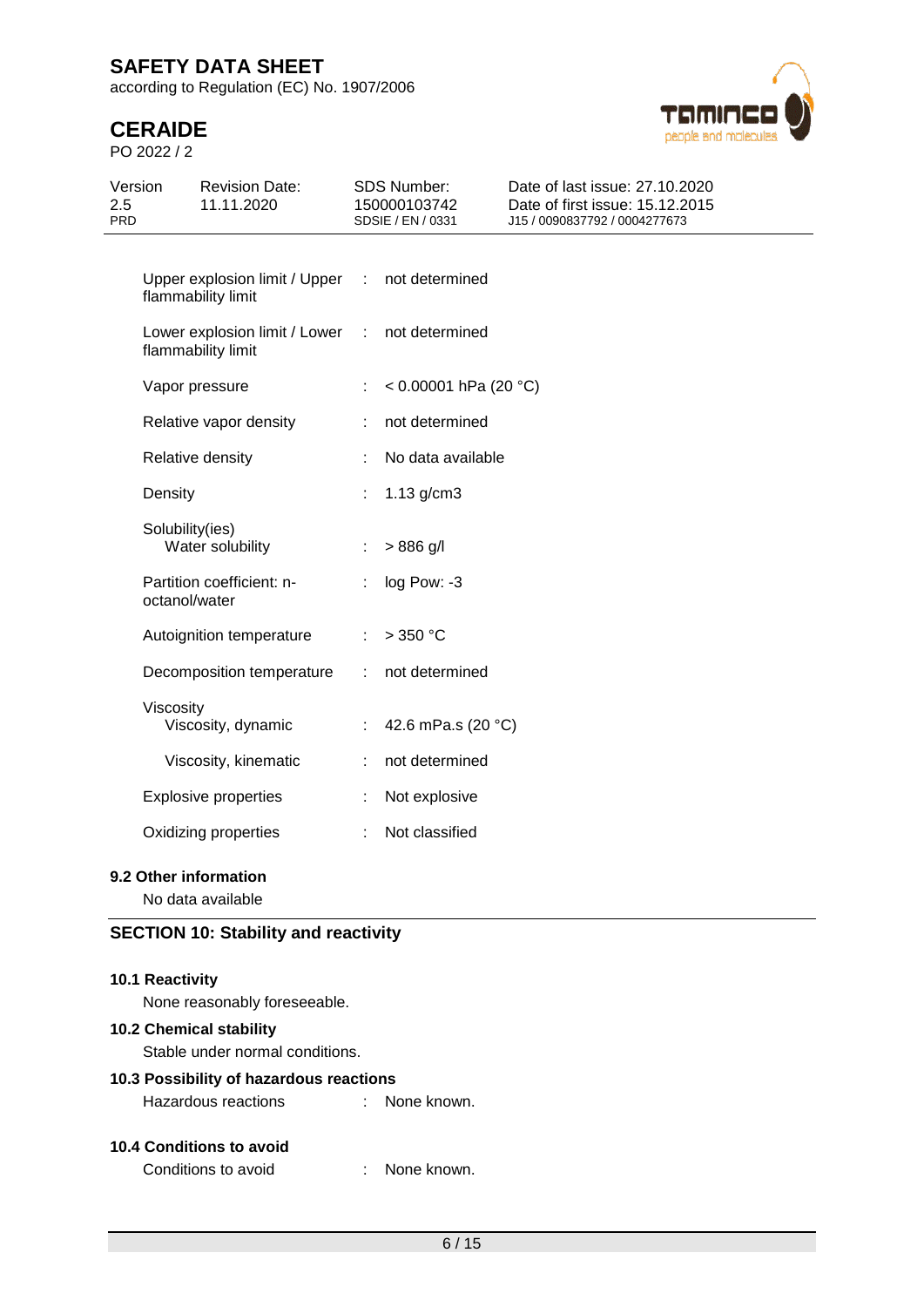according to Regulation (EC) No. 1907/2006

# **CERAIDE**

PO 2022 / 2



| Version    | <b>Revision Date:</b> | SDS Number:       | Date of last issue: 27.10.2020  |
|------------|-----------------------|-------------------|---------------------------------|
| 2.5        | 11.11.2020            | 150000103742      | Date of first issue: 15.12.2015 |
| <b>PRD</b> |                       | SDSIE / EN / 0331 | J15 / 0090837792 / 0004277673   |

#### **10.5 Incompatible materials**

Materials to avoid : Strong acids and oxidizing agents **Metals Water** 

### **10.6 Hazardous decomposition products**

Carbon dioxide (CO2) Carbon monoxide

### **SECTION 11: Toxicological information**

### **11.1 Information on toxicological effects**

### **Acute toxicity**

| : LD50 (Rat): 300 - 2,000 mg/kg                                                                                                                           |
|-----------------------------------------------------------------------------------------------------------------------------------------------------------|
| Remarks: Harmful if swallowed.                                                                                                                            |
| : $LC50 (Rat): > 5.32$ mg/l<br>Exposure time: 4 h<br>Test atmosphere: dust/mist                                                                           |
| Remarks: No significant adverse effects were reported                                                                                                     |
| LD50 (Rat): $> 2,000$ mg/kg                                                                                                                               |
| Remarks: No significant adverse effects were reported                                                                                                     |
|                                                                                                                                                           |
|                                                                                                                                                           |
| LD50 Oral (Rat): 520 mg/kg<br>$\mathbb{R}^{\mathbb{Z}}$                                                                                                   |
| $LC50$ (Rat): $> 5.2$ mg/l<br>Exposure time: 4 h<br>Test atmosphere: vapour<br>Assessment: The substance or mixture has no acute inhala-<br>tion toxicity |
| : LD50 Dermal (Rabbit): 1,250 mg/kg                                                                                                                       |
| LD50 Dermal $(Rat):$ > 2,000 mg/kg                                                                                                                        |
|                                                                                                                                                           |
|                                                                                                                                                           |
| No skin irritation                                                                                                                                        |
|                                                                                                                                                           |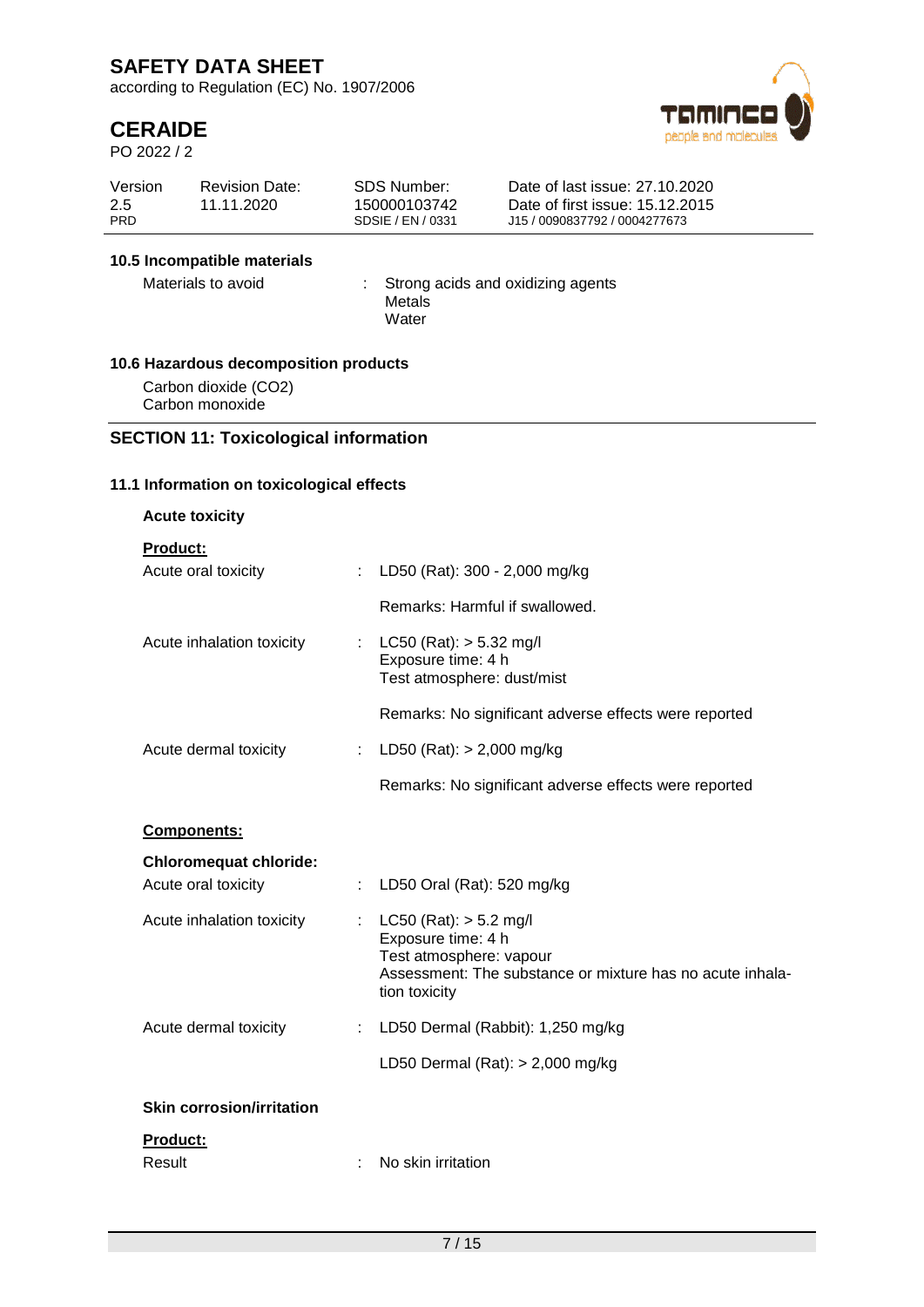according to Regulation (EC) No. 1907/2006

# **CERAIDE**

PO 2022 / 2



| <b>Revision Date:</b><br>Version<br>2.5<br>11.11.2020<br>PRD. | SDS Number:<br>150000103742<br>SDSIF / FN / 0331 | Date of last issue: 27.10.2020<br>Date of first issue: 15.12.2015<br>J15 / 0090837792 / 0004277673 |
|---------------------------------------------------------------|--------------------------------------------------|----------------------------------------------------------------------------------------------------|
|---------------------------------------------------------------|--------------------------------------------------|----------------------------------------------------------------------------------------------------|

### **Components:**

| <b>Chloromequat chloride:</b>          |    |                                                                                     |
|----------------------------------------|----|-------------------------------------------------------------------------------------|
| Species                                |    | Rabbit                                                                              |
| Exposure time                          |    | 24 h                                                                                |
| Result                                 |    | No skin irritation                                                                  |
|                                        |    |                                                                                     |
| Serious eye damage/eye irritation      |    |                                                                                     |
| Product:                               |    |                                                                                     |
|                                        |    |                                                                                     |
| Result                                 |    | No eye irritation                                                                   |
| Remarks                                |    | No data available                                                                   |
|                                        |    |                                                                                     |
| Components:                            |    |                                                                                     |
|                                        |    |                                                                                     |
| <b>Chloromequat chloride:</b>          |    |                                                                                     |
| Species                                |    | Rabbit                                                                              |
| Result                                 |    | No eye irritation                                                                   |
|                                        |    |                                                                                     |
| Respiratory or skin sensitization      |    |                                                                                     |
|                                        |    |                                                                                     |
| Product:                               |    |                                                                                     |
| Result                                 |    | Did not cause sensitization on laboratory animals.                                  |
|                                        |    |                                                                                     |
| Components:                            |    |                                                                                     |
| <b>Chloromequat chloride:</b>          |    |                                                                                     |
| Result                                 |    | Did not cause sensitization on laboratory animals.                                  |
|                                        |    |                                                                                     |
| Germ cell mutagenicity                 |    |                                                                                     |
|                                        |    |                                                                                     |
| Product:                               |    |                                                                                     |
|                                        |    | Germ cell mutagenicity- As- : Did not show mutagenic effects in animal experiments. |
| sessment                               |    |                                                                                     |
|                                        |    |                                                                                     |
| <b>Components:</b>                     |    |                                                                                     |
| <b>Chloromequat chloride:</b>          |    |                                                                                     |
|                                        |    |                                                                                     |
| Germ cell mutagenicity-As-<br>sessment | ÷. | Did not show mutagenic effects in animal experiments.                               |
|                                        |    |                                                                                     |
| Carcinogenicity                        |    |                                                                                     |
|                                        |    |                                                                                     |
| Product:                               |    |                                                                                     |
| Remarks                                | ÷  | This information is not available.                                                  |
|                                        |    |                                                                                     |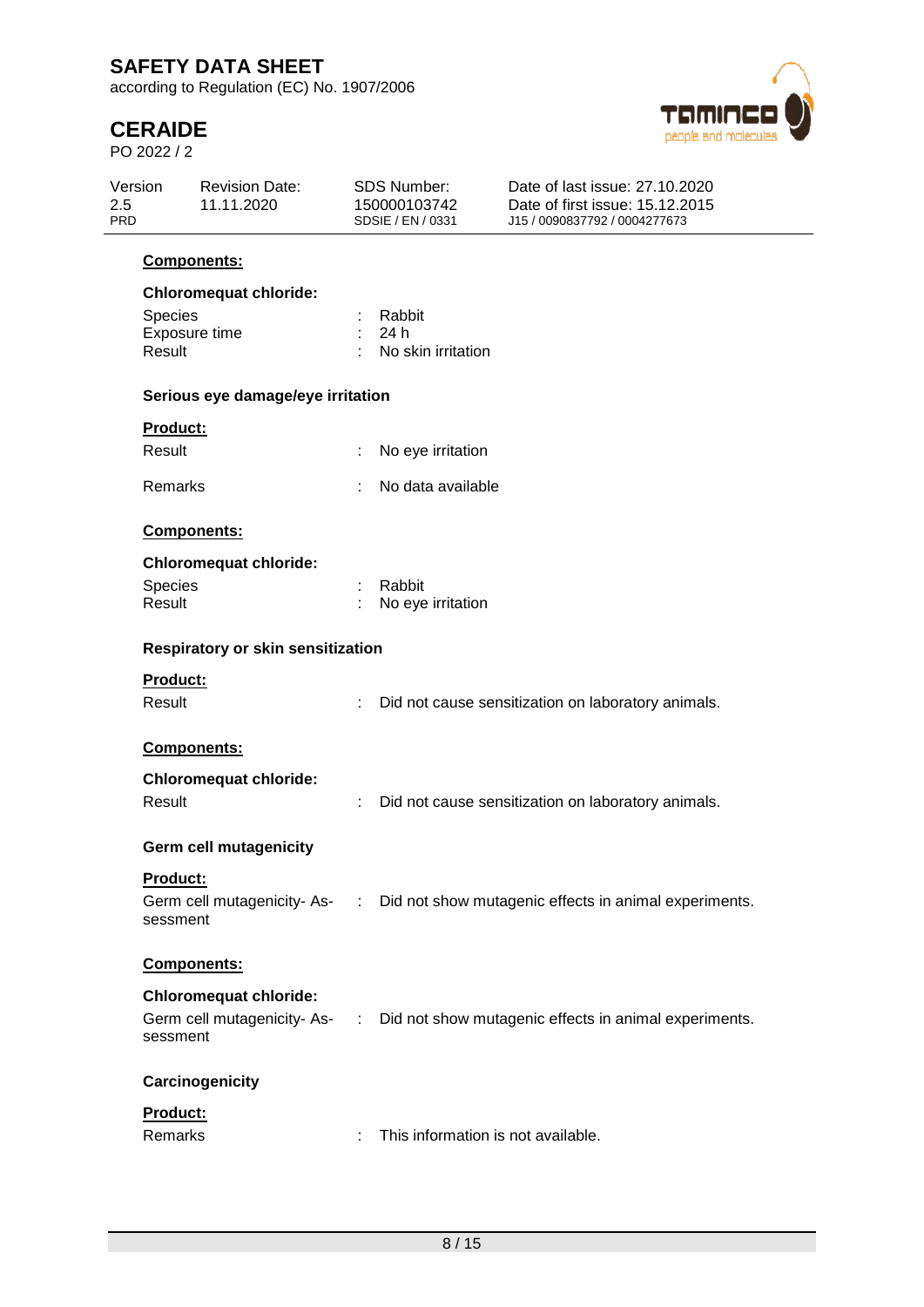according to Regulation (EC) No. 1907/2006

# **CERAIDE**

PO 2022 / 2



| Version<br>2.5<br><b>PRD</b> | <b>Revision Date:</b><br>11.11.2020                        |    | <b>SDS Number:</b><br>150000103742<br>SDSIE / EN / 0331 | Date of last issue: 27.10.2020<br>Date of first issue: 15.12.2015<br>J15 / 0090837792 / 0004277673 |
|------------------------------|------------------------------------------------------------|----|---------------------------------------------------------|----------------------------------------------------------------------------------------------------|
|                              | Components:                                                |    |                                                         |                                                                                                    |
| ment                         | <b>Chloromequat chloride:</b><br>Carcinogenicity - Assess- |    |                                                         | : Did not show carcinogenic effects in animal experiments.                                         |
|                              | <b>Reproductive toxicity</b>                               |    |                                                         |                                                                                                    |
|                              | Product:                                                   |    |                                                         |                                                                                                    |
|                              | Effects on fertility                                       |    | Remarks: No data available                              |                                                                                                    |
|                              | Reproductive toxicity - As-<br>sessment                    | ÷. | No toxicity to reproduction                             |                                                                                                    |
|                              | Components:                                                |    |                                                         |                                                                                                    |
|                              | <b>Chloromequat chloride:</b>                              |    |                                                         |                                                                                                    |
|                              | Reproductive toxicity - As-<br>sessment                    | ÷. | No toxicity to reproduction                             | Did not show teratogenic effects in animal experiments.                                            |
|                              | <b>STOT-single exposure</b>                                |    |                                                         |                                                                                                    |
|                              | Product:                                                   |    |                                                         |                                                                                                    |
|                              | <b>Remarks</b>                                             |    | No data available                                       |                                                                                                    |
|                              | <b>STOT-repeated exposure</b>                              |    |                                                         |                                                                                                    |
|                              | Product:                                                   |    |                                                         |                                                                                                    |
| Remarks                      |                                                            |    | No data available                                       |                                                                                                    |
|                              | <b>Aspiration toxicity</b>                                 |    |                                                         |                                                                                                    |
|                              | Product:                                                   |    |                                                         |                                                                                                    |
|                              | No aspiration toxicity classification                      |    |                                                         |                                                                                                    |
|                              | <b>Further information</b>                                 |    |                                                         |                                                                                                    |
| Product:                     |                                                            |    |                                                         |                                                                                                    |
| Remarks                      |                                                            |    | None known.                                             |                                                                                                    |
|                              | <b>SECTION 12: Ecological information</b>                  |    |                                                         |                                                                                                    |

## **12.1 Toxicity**

| <b>Product:</b>  |                                                                                 |
|------------------|---------------------------------------------------------------------------------|
| Toxicity to fish | LC50 (Oncorhynchus mykiss (rainbow trout)): $> 100$ mg/l<br>Exposure time: 96 h |
|                  | Toxicity to daphnia and other : EC50 (Daphnia magna (Water flea)): 31.7 mg/l    |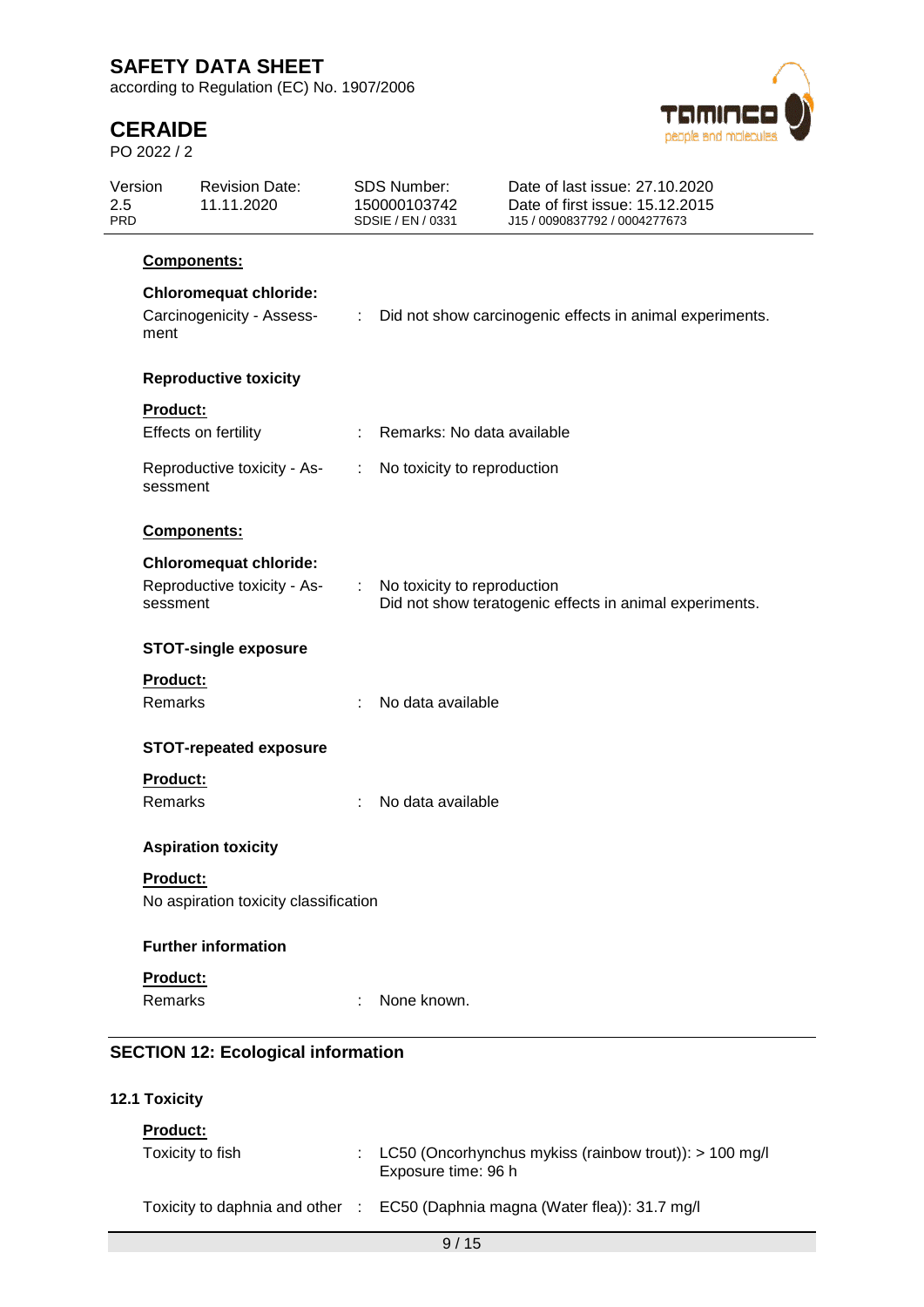according to Regulation (EC) No. 1907/2006

# **CERAIDE**

PO 2022 / 2



| Version<br>2.5<br><b>PRD</b> |                  | <b>Revision Date:</b><br>11.11.2020                                                             |                       | <b>SDS Number:</b><br>150000103742<br>SDSIE / EN / 0331 | Date of last issue: 27.10.2020<br>Date of first issue: 15.12.2015<br>J15 / 0090837792 / 0004277673 |
|------------------------------|------------------|-------------------------------------------------------------------------------------------------|-----------------------|---------------------------------------------------------|----------------------------------------------------------------------------------------------------|
|                              |                  | aquatic invertebrates                                                                           |                       | Exposure time: 48 h                                     |                                                                                                    |
|                              | plants           | Toxicity to algae/aquatic                                                                       | $\mathbb{N}^{\times}$ | Exposure time: 72 h                                     | EC50 (Chlorella pyrenoidosa (aglae)): > 100 mg/l                                                   |
|                              |                  |                                                                                                 |                       | Exposure time: 7 d                                      | NOEC (Lemna gibba (gibbous duckweed)): 0.295 mg/l                                                  |
|                              | icity)           | Toxicity to fish (Chronic tox-                                                                  | ÷.                    | NOEC: 43.1 mg/l<br>Exposure time: 21 d                  | Species: Oncorhynchus mykiss (rainbow trout)                                                       |
|                              | ic toxicity)     | Toxicity to daphnia and other :<br>aquatic invertebrates (Chron-                                |                       | NOEC: 2.4 mg/l<br>Exposure time: 21 d                   | Species: Daphnia magna (Water flea)                                                                |
|                              | Components:      |                                                                                                 |                       |                                                         |                                                                                                    |
|                              |                  | <b>Chloromequat chloride:</b>                                                                   |                       |                                                         |                                                                                                    |
|                              | Toxicity to fish |                                                                                                 |                       | Exposure time: 96 h                                     | LC50 (Oncorhynchus mykiss (rainbow trout)): > 100 mg/l                                             |
|                              |                  | Toxicity to daphnia and other : EC50 (Daphnia (water flea)): 31.7 mg/l<br>aquatic invertebrates |                       | Exposure time: 48 h                                     |                                                                                                    |
|                              | plants           | Toxicity to algae/aquatic                                                                       |                       | Exposure time: 7 d                                      | ErC50 (Lemna gibba (gibbous duckweed)): 28 mg/l                                                    |
|                              |                  |                                                                                                 |                       | Exposure time: 7 d                                      | ErC10 (Lemna gibba (gibbous duckweed)): 0.6 mg/l                                                   |
|                              |                  |                                                                                                 |                       |                                                         | NOEC (Lemna gibba (gibbous duckweed)): 0.1 mg/l                                                    |
|                              |                  | Toxicity to microorganisms                                                                      |                       | IC50 (Bacteria): 43 mg/l<br>Exposure time: 3 h          |                                                                                                    |
|                              | icity)           | Toxicity to fish (Chronic tox-                                                                  |                       | NOEC: 43.1 mg/l<br>Exposure time: 21 d                  | Species: Oncorhynchus mykiss (rainbow trout)                                                       |
|                              | ic toxicity)     | Toxicity to daphnia and other<br>aquatic invertebrates (Chron-                                  |                       | NOEC: 2.4 mg/l<br>Exposure time: 21 d                   | Species: Daphnia magna (Water flea)                                                                |
|                              |                  | 12.2 Persistence and degradability                                                              |                       |                                                         |                                                                                                    |

## **Product:**

| Biodegradability | Biodegradation: 50 %     |
|------------------|--------------------------|
|                  | Exposure time: 26 - 34 d |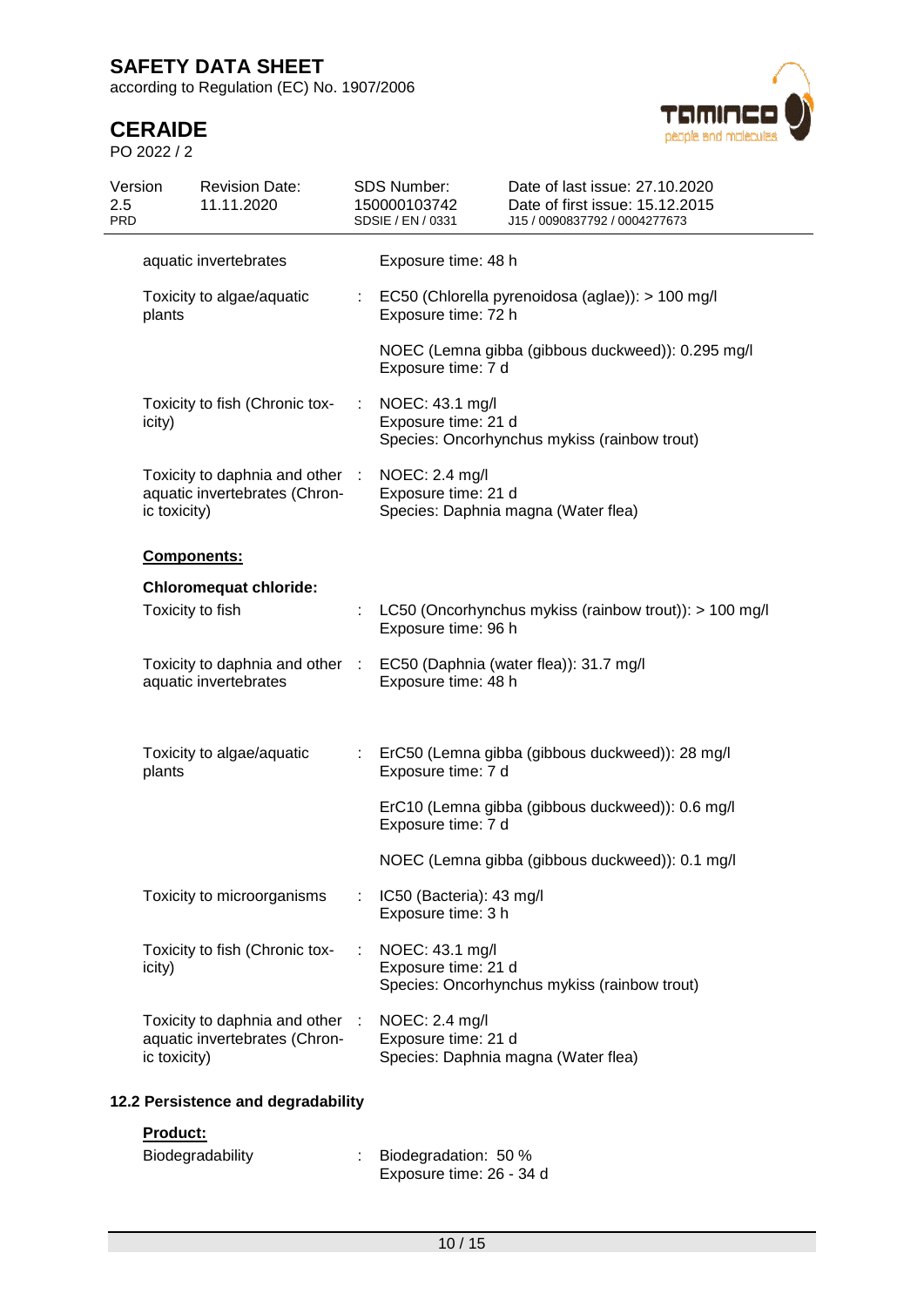according to Regulation (EC) No. 1907/2006

# **CERAIDE**

PO 2022 / 2



| Version<br>2.5<br><b>PRD</b> |                 | <b>Revision Date:</b><br>11.11.2020               | <b>SDS Number:</b><br>150000103742<br>SDSIE / EN / 0331                                                                                                                                                    | Date of last issue: 27.10.2020<br>Date of first issue: 15.12.2015<br>J15 / 0090837792 / 0004277673 |  |
|------------------------------|-----------------|---------------------------------------------------|------------------------------------------------------------------------------------------------------------------------------------------------------------------------------------------------------------|----------------------------------------------------------------------------------------------------|--|
|                              |                 | <b>Components:</b>                                |                                                                                                                                                                                                            |                                                                                                    |  |
|                              |                 | <b>Chloromequat chloride:</b><br>Biodegradability | Result: Readily biodegradable.                                                                                                                                                                             |                                                                                                    |  |
|                              |                 | 12.3 Bioaccumulative potential                    |                                                                                                                                                                                                            |                                                                                                    |  |
|                              | <b>Product:</b> | Bioaccumulation                                   |                                                                                                                                                                                                            | Remarks: Bioaccumulation is unlikely.                                                              |  |
|                              |                 | 12.4 Mobility in soil                             |                                                                                                                                                                                                            |                                                                                                    |  |
|                              | <b>Product:</b> | Stability in soil                                 | Remarks: Not expected to adsorb on soil.                                                                                                                                                                   |                                                                                                    |  |
|                              |                 | 12.5 Results of PBT and vPvB assessment           |                                                                                                                                                                                                            |                                                                                                    |  |
|                              | <b>Product:</b> |                                                   |                                                                                                                                                                                                            |                                                                                                    |  |
|                              | Assessment      |                                                   | This substance/mixture contains no components considered<br>to be either persistent, bioaccumulative and toxic (PBT), or<br>very persistent and very bioaccumulative (vPvB) at levels of<br>0.1% or higher |                                                                                                    |  |
|                              |                 | 12.6 Other adverse effects<br>No data available   |                                                                                                                                                                                                            |                                                                                                    |  |
|                              |                 | <b>SECTION 13: Disposal considerations</b>        |                                                                                                                                                                                                            |                                                                                                    |  |
|                              |                 | 13.1 Waste treatment methods                      |                                                                                                                                                                                                            |                                                                                                    |  |
|                              | Product         |                                                   |                                                                                                                                                                                                            | Dispose of in accordance with local regulations.                                                   |  |
|                              |                 | Contaminated packaging                            | dling site for recycling or disposal.                                                                                                                                                                      | Empty containers should be taken to an approved waste han-                                         |  |
|                              |                 | <b>SECTION 14: Transport information</b>          |                                                                                                                                                                                                            |                                                                                                    |  |

| 14.1 UN number               |      |                                                    |
|------------------------------|------|----------------------------------------------------|
| <b>ADN</b>                   | t.   | UN 1760                                            |
| <b>ADR</b>                   | ÷    | UN 1760                                            |
| <b>IMDG</b>                  | ÷    | <b>UN 1760</b>                                     |
| <b>IATA</b>                  | t in | <b>UN 1760</b>                                     |
| 14.2 UN proper shipping name |      |                                                    |
| <b>ADN</b>                   |      | CORROSIVE LIQUID, N.O.S.<br>(Chlormequat chloride) |
| <b>ADR</b>                   | t.   | CORROSIVE LIQUID, N.O.S.                           |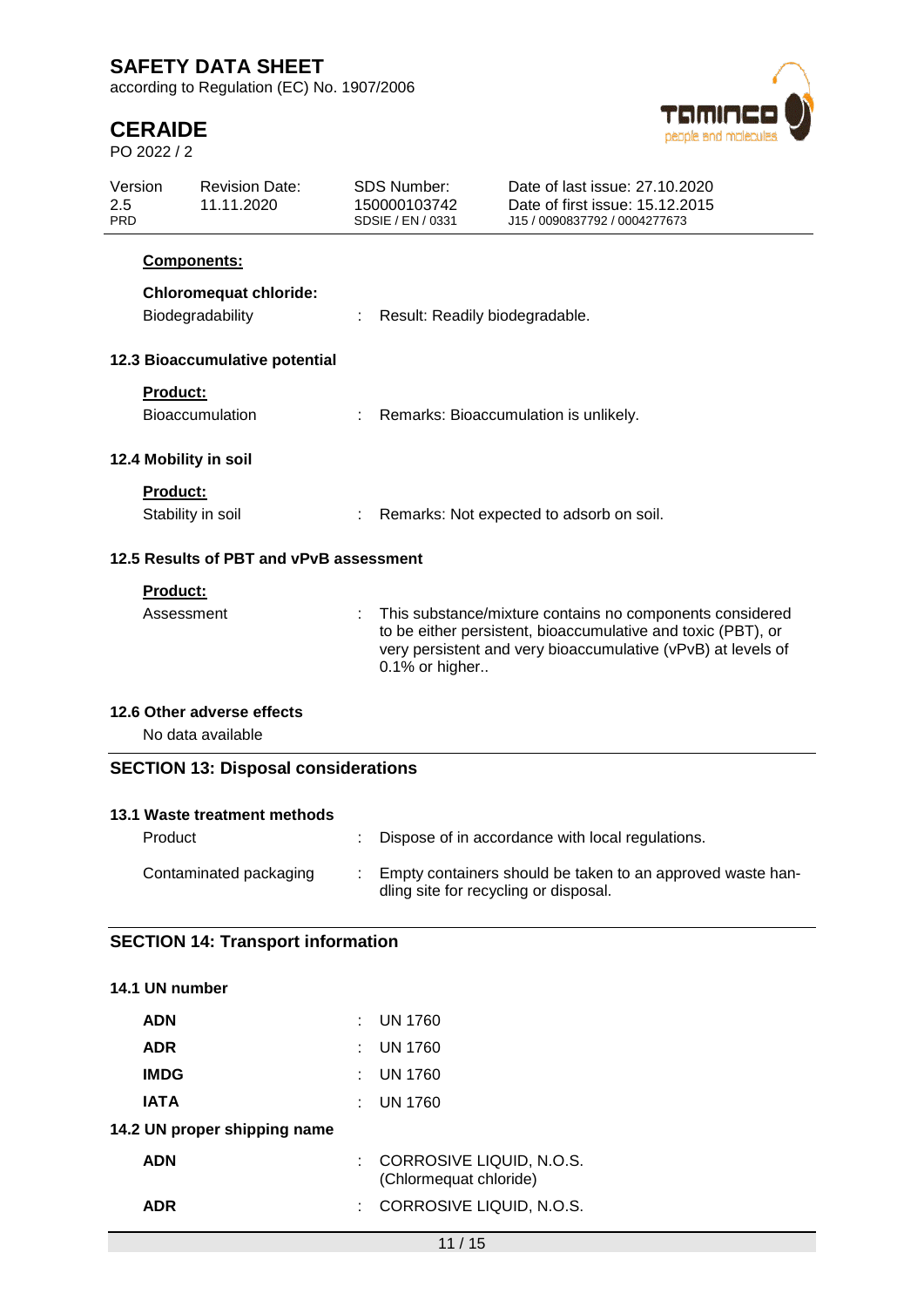according to Regulation (EC) No. 1907/2006

# **CERAIDE**

PO 2022 / 2



| 2.5<br><b>PRD</b> | Version                           | <b>Revision Date:</b><br>11.11.2020                                                                           |                                                         | <b>SDS Number:</b><br>150000103742<br>SDSIE / EN / 0331 | Date of last issue: 27.10.2020<br>Date of first issue: 15.12.2015<br>J15 / 0090837792 / 0004277673 |
|-------------------|-----------------------------------|---------------------------------------------------------------------------------------------------------------|---------------------------------------------------------|---------------------------------------------------------|----------------------------------------------------------------------------------------------------|
|                   |                                   |                                                                                                               |                                                         | (Chlormequat chloride)                                  |                                                                                                    |
|                   | <b>IMDG</b>                       |                                                                                                               | ÷                                                       | CORROSIVE LIQUID, N.O.S.<br>(Chlormequat chloride)      |                                                                                                    |
|                   | <b>IATA</b>                       |                                                                                                               | Corrosive liquid, n.o.s.<br>÷<br>(Chlormequat chloride) |                                                         |                                                                                                    |
|                   |                                   | 14.3 Transport hazard class(es)                                                                               |                                                         |                                                         |                                                                                                    |
|                   | <b>ADN</b>                        |                                                                                                               | ÷                                                       | 8                                                       |                                                                                                    |
|                   | <b>ADR</b>                        |                                                                                                               | t                                                       | 8                                                       |                                                                                                    |
|                   | <b>IMDG</b>                       |                                                                                                               | t                                                       | 8                                                       |                                                                                                    |
|                   | <b>IATA</b>                       |                                                                                                               | ÷                                                       | 8                                                       |                                                                                                    |
|                   |                                   | 14.4 Packing group                                                                                            |                                                         |                                                         |                                                                                                    |
|                   | <b>ADN</b><br>Labels              | Packing group<br><b>Classification Code</b><br><b>Hazard Identification Number</b>                            |                                                         | Ш<br>C <sub>9</sub><br>80<br>8                          |                                                                                                    |
|                   | <b>ADR</b><br>Labels              | Packing group<br><b>Classification Code</b><br><b>Hazard Identification Number</b><br>Tunnel restriction code |                                                         | Ш<br>C <sub>9</sub><br>80<br>8<br>(E)                   |                                                                                                    |
|                   | <b>IMDG</b><br>Labels<br>EmS Code | Packing group                                                                                                 |                                                         | $\mathop{\mathrm{III}}\nolimits$<br>8<br>F-A, S-B       |                                                                                                    |
|                   | <b>IATA (Cargo)</b><br>aircraft)  | Packing instruction (cargo<br>Packing instruction (LQ)                                                        |                                                         | 856<br>: Y841                                           |                                                                                                    |
|                   | Labels                            | Packing group                                                                                                 |                                                         | Ш<br>Corrosive                                          |                                                                                                    |
|                   | ger aircraft)<br>Labels           | <b>IATA (Passenger)</b><br>Packing instruction (passen-<br>Packing instruction (LQ)<br>Packing group          | $\mathcal{L}$                                           | 852<br>Y841<br>$\mathbf{III}$<br>Corrosive              |                                                                                                    |
|                   | <b>14.5 Environmental hazards</b> |                                                                                                               |                                                         |                                                         |                                                                                                    |
|                   | <b>ADN</b>                        | Environmentally hazardous                                                                                     |                                                         | no                                                      |                                                                                                    |
|                   | <b>ADR</b><br><b>IMDG</b>         | Environmentally hazardous                                                                                     | ÷                                                       | no                                                      |                                                                                                    |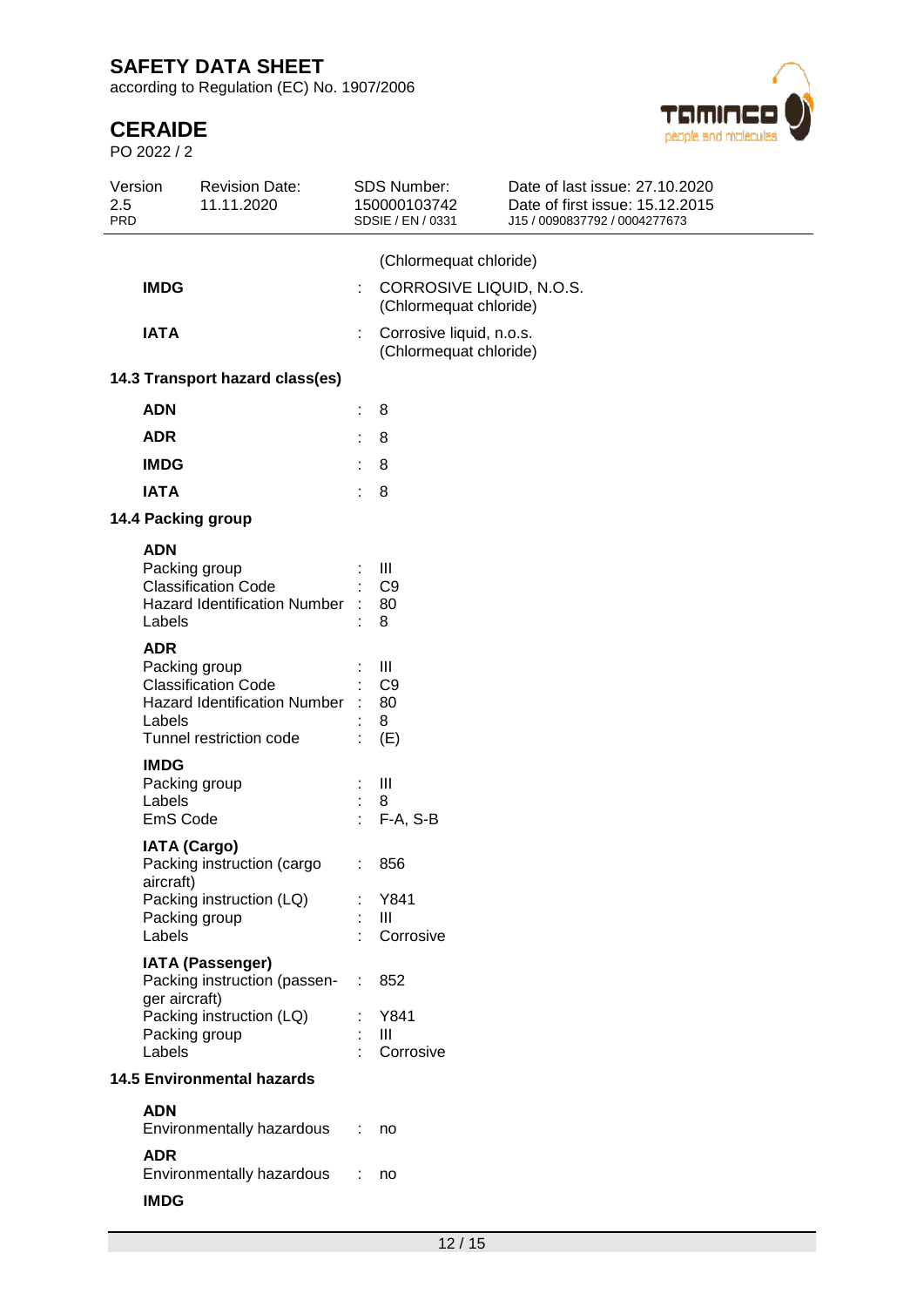according to Regulation (EC) No. 1907/2006

# **CERAIDE**

PO 2022 / 2



| Version           | <b>Revision Date:</b> | SDS Number:                       | Date of last issue: 27.10.2020                                   |
|-------------------|-----------------------|-----------------------------------|------------------------------------------------------------------|
| 2.5<br><b>PRD</b> | 11.11.2020            | 150000103742<br>SDSIF / FN / 0331 | Date of first issue: 15.12.2015<br>J15 / 0090837792 / 0004277673 |
|                   |                       |                                   |                                                                  |

Marine pollutant : no

#### **14.6 Special precautions for user**

The transport classification(s) provided herein are for informational purposes only, and solely based upon the properties of the unpackaged material as it is described within this Safety Data Sheet. Transportation classifications may vary by mode of transportation, package sizes, and variations in regional or country regulations.

#### **14.7 Transport in bulk according to Annex II of Marpol and the IBC Code**

Not applicable for product as supplied.

### **SECTION 15: Regulatory information**

| ture |                                                                                              |   | 15.1 Safety, health and environmental regulations/legislation specific for the substance or mix-                                           |
|------|----------------------------------------------------------------------------------------------|---|--------------------------------------------------------------------------------------------------------------------------------------------|
|      | REACH - Candidate List of Substances of Very High<br>Concern for Authorization (Article 59). |   | Not applicable<br>÷                                                                                                                        |
|      | Regulation (EC) No 1005/2009 on substances that de-<br>plete the ozone layer                 |   | ÷<br>Not applicable                                                                                                                        |
|      | Regulation (EC) No 850/2004 on persistent organic pol-<br>lutants                            |   | $\mathbb{R}^n$<br>Not applicable                                                                                                           |
|      | major-accident hazards involving dangerous substances.<br>E2                                 |   | Seveso III: Directive 2012/18/EU of the European Parliament and of the Council on the control of<br><b>ENVIRONMENTAL</b><br><b>HAZARDS</b> |
|      | Volatile organic compounds                                                                   | ÷ | Directive 2010/75/EU of 24 November 2010 on industrial<br>emissions (integrated pollution prevention and control)<br>Not applicable        |
|      |                                                                                              |   | The ingredients of this product are reported in the following inventories:                                                                 |
|      | <b>TSCA</b>                                                                                  |   | On TSCA Inventory                                                                                                                          |
|      | <b>DSL</b>                                                                                   |   | All components of this product are on the Canadian DSL                                                                                     |
|      | <b>AICS</b>                                                                                  |   | On the inventory, or in compliance with the inventory                                                                                      |
|      | <b>ENCS</b>                                                                                  |   | Not in compliance with the inventory                                                                                                       |
|      | <b>ISHL</b>                                                                                  | ÷ | On the inventory, or in compliance with the inventory                                                                                      |
|      | <b>KECI</b>                                                                                  |   | On the inventory, or in compliance with the inventory                                                                                      |
|      | <b>PICCS</b>                                                                                 |   | Not in compliance with the inventory                                                                                                       |
|      | <b>IECSC</b>                                                                                 | ÷ | On the inventory, or in compliance with the inventory                                                                                      |
|      | <b>TCSI</b>                                                                                  |   | On the inventory, or in compliance with the inventory                                                                                      |
|      |                                                                                              |   |                                                                                                                                            |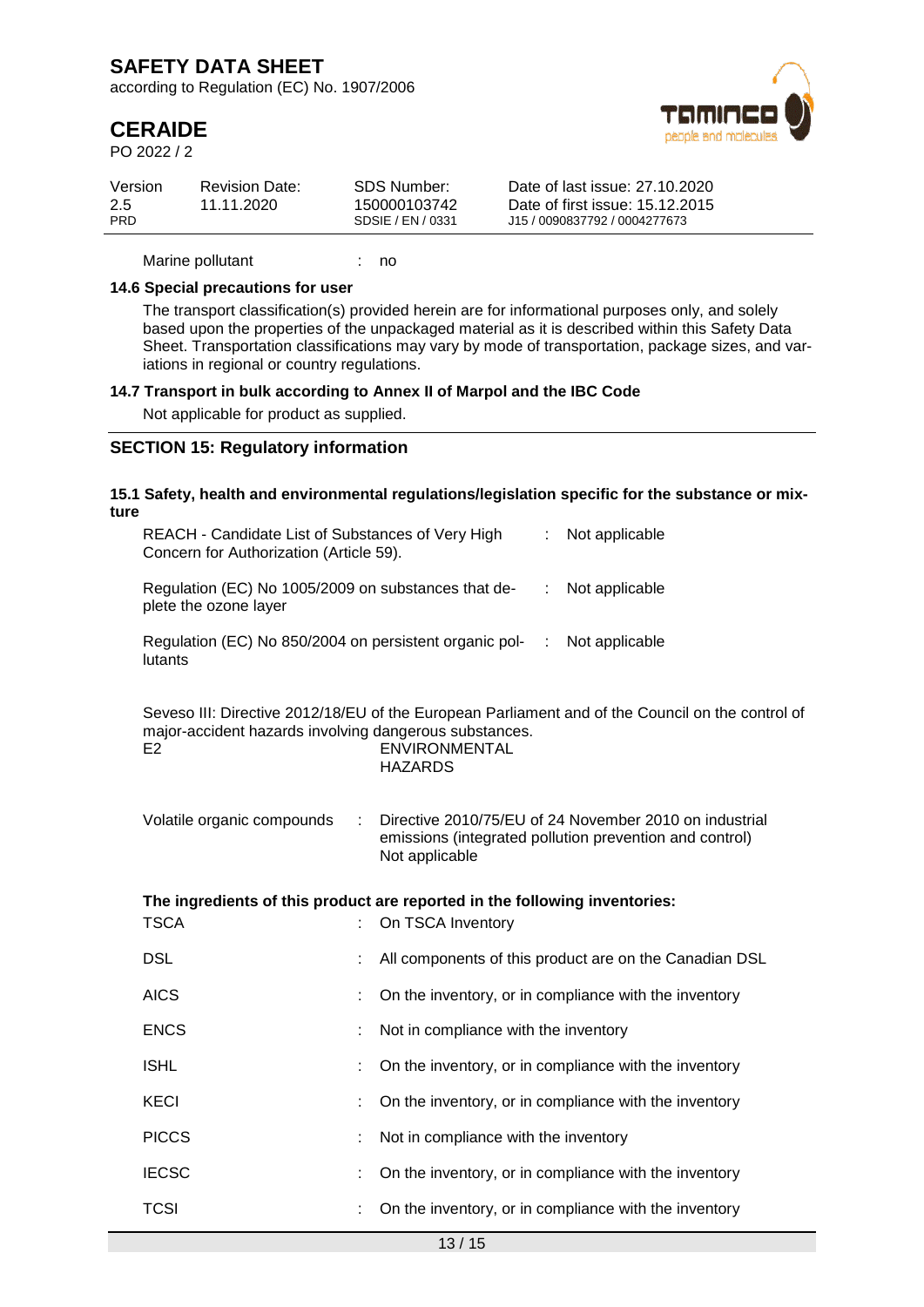according to Regulation (EC) No. 1907/2006

# **CERAIDE**

PO 2022 / 2



| Version           | <b>Revision Date:</b> | SDS Number:                       | Date of last issue: 27.10.2020                                   |
|-------------------|-----------------------|-----------------------------------|------------------------------------------------------------------|
| 2.5<br><b>PRD</b> | 11.11.2020            | 150000103742<br>SDSIE / EN / 0331 | Date of first issue: 15.12.2015<br>J15 / 0090837792 / 0004277673 |
|                   |                       |                                   |                                                                  |

#### **15.2 Chemical Safety Assessment**

None.

#### **SECTION 16: Other information**

#### **Full text of H-Statements**

| H290<br>H302<br>H312<br>H318 | : May be corrosive to metals.<br>: Harmful if swallowed.<br>$\therefore$ Harmful in contact with skin.<br>: Causes serious eye damage. |
|------------------------------|----------------------------------------------------------------------------------------------------------------------------------------|
|                              |                                                                                                                                        |

#### **Full text of other abbreviations**

| Acute Tox.      | $:$ Acute toxicity                   |
|-----------------|--------------------------------------|
| Aquatic Chronic | : Long-term (chronic) aquatic hazard |
| Met. Corr.      | : Corrosive to Metals                |

ADN - European Agreement concerning the International Carriage of Dangerous Goods by Inland Waterways; ADR - European Agreement concerning the International Carriage of Dangerous Goods by Road; AICS - Australian Inventory of Chemical Substances; ASTM - American Society for the Testing of Materials; bw - Body weight; CLP - Classification Labelling Packaging Regulation; Regulation (EC) No 1272/2008; CMR - Carcinogen, Mutagen or Reproductive Toxicant; DIN - Standard of the German Institute for Standardisation; DSL - Domestic Substances List (Canada); ECHA - European Chemicals Agency; EC-Number - European Community number; ECx - Concentration associated with x% response; ELx - Loading rate associated with x% response; EmS - Emergency Schedule; ENCS - Existing and New Chemical Substances (Japan); ErCx - Concentration associated with x% growth rate response; GHS - Globally Harmonized System; GLP - Good Laboratory Practice; IARC - International Agency for Research on Cancer; IATA - International Air Transport Association; IBC - International Code for the Construction and Equipment of Ships carrying Dangerous Chemicals in Bulk; IC50 - Half maximal inhibitory concentration; ICAO - International Civil Aviation Organization; IECSC - Inventory of Existing Chemical Substances in China; IMDG - International Maritime Dangerous Goods; IMO - International Maritime Organization; ISHL - Industrial Safety and Health Law (Japan); ISO - International Organisation for Standardization; KECI - Korea Existing Chemicals Inventory; LC50 - Lethal Concentration to 50 % of a test population; LD50 - Lethal Dose to 50% of a test population (Median Lethal Dose); MARPOL - International Convention for the Prevention of Pollution from Ships; n.o.s. - Not Otherwise Specified; NO(A)EC - No Observed (Adverse) Effect Concentration; NO(A)EL - No Observed (Adverse) Effect Level; NOELR - No Observable Effect Loading Rate; NZIoC - New Zealand Inventory of Chemicals; OECD - Organization for Economic Co-operation and Development; OPPTS - Office of Chemical Safety and Pollution Prevention; PBT - Persistent, Bioaccumulative and Toxic substance; PICCS - Philippines Inventory of Chemicals and Chemical Substances; (Q)SAR - (Quantitative) Structure Activity Relationship; REACH - Regulation (EC) No 1907/2006 of the European Parliament and of the Council concerning the Registration, Evaluation, Authorisation and Restriction of Chemicals; RID - Regulations concerning the International Carriage of Dangerous Goods by Rail; SADT - Self-Accelerating Decomposition Temperature; SDS - Safety Data Sheet; SVHC - substance of very high concern; TCSI - Taiwan Chemical Substance Inventory; TRGS - Technical Rule for Hazardous Substances; TSCA - Toxic Substances Control Act (United States); UN - United Nations; vPvB - Very Persistent and Very Bioaccumulative

#### **Further information**